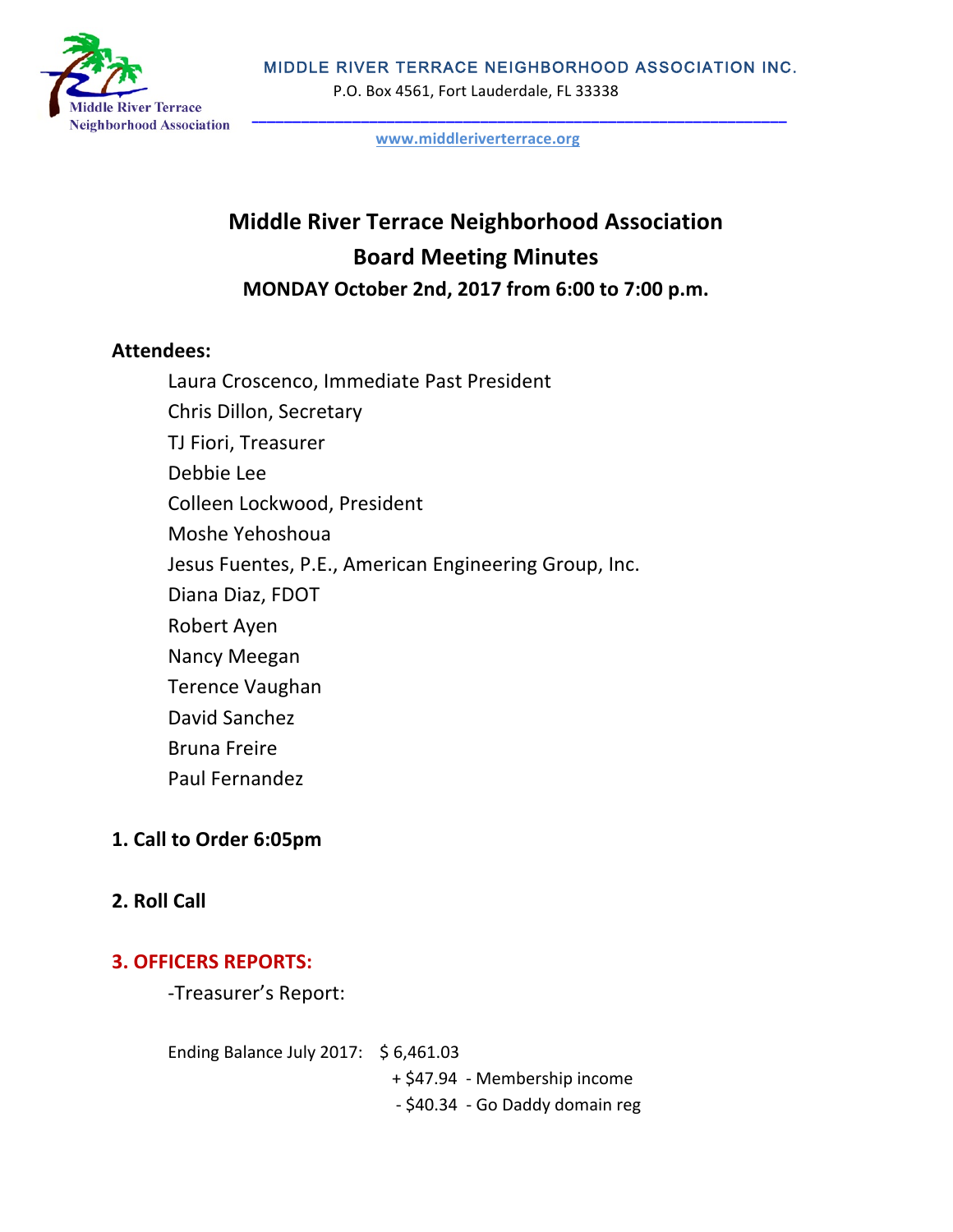

P.O. Box 4561, Fort Lauderdale, FL 33338



**www.middleriverterrace.org**

 $- $12.00 - FPL$ - \$10.75 - FPL

September 2017 Balance: \$6,445.88

Ask about dock light payment and entrance light  $-$  TJ to contact FPL

-Police Report – deferred to November

 $-GYR$  – no update

#### **4. OLD BUSINESS:**

-Dock repair COMPLETED

-Planning the Ribbon cutting

-Landscape maintenance

-No parking allowed, need sign, request for ladder for kayaks, naming ideas. Colleen to draft email and shoot out with Chris

-Sidewalks - NE  $16^{th}$  Street and NE  $17^{th}$  Ct near railroad tracks. Safe street grant submission. Dec 30

-Public Art at MRT Park – NCIP and Community Foundation of Broward Funding

-Announce shading for KaBoom playground per parks and rec in 2018

-Roundabout sculpture on Dixie Highway design review

-Celebration Church 

-Education Advisory Board representation/presentation opportunity

-Noise/Traffic concerns (church and school in general) – so far no

issue.

-Annual problem. Parking at corner of  $16^{th}$  Ct. -- Illegal parking

### **5. NEW BUSINESS:**

-Hurricane Irma